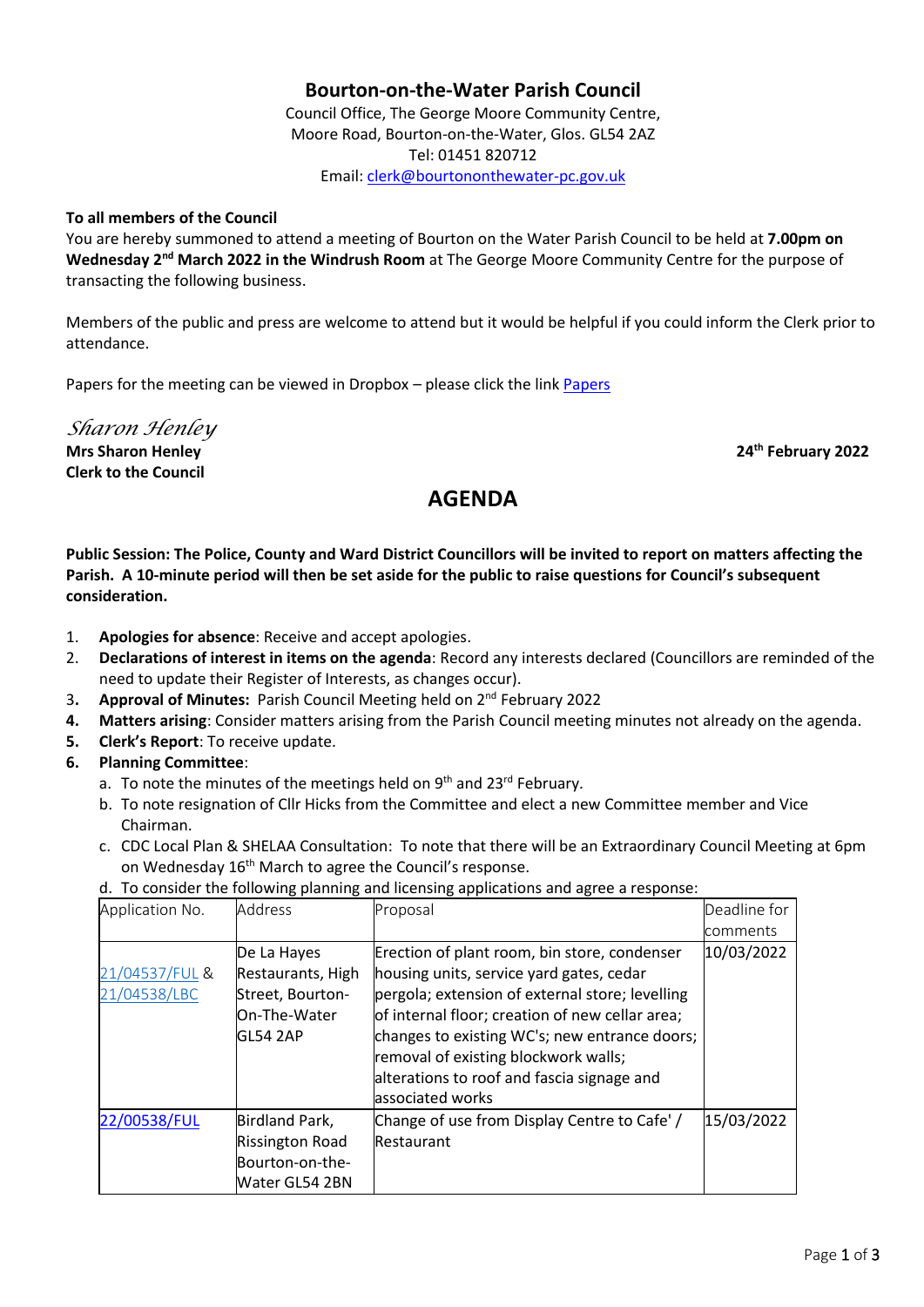| C/22/00157/PRMA Fuller Smith & | New Premises Licence (former de la Hayes | 09/03/2022 |
|--------------------------------|------------------------------------------|------------|
| Turner plc for St              | site)                                    |            |
| Kevins, High Street,           |                                          |            |
| Bourton-on-the-                |                                          |            |
| Water                          |                                          |            |

## **7. Village Environment Committee**:

- a. To note the minutes of the meeting held on 9<sup>th</sup> February.
- b. Clearance of Springvale Allotments: To consider committee's recommendation to approve the quote from Treetech for £1,221.02 + VAT (Paper 1). To be funded from the Thriving Communities Fund Earmarked Reserve.
- c. Tree Survey:
	- i) To approve an additional survey of approx. 123 no. trees which were not covered by the 2021 Tree Survey (Paper 2a).
	- ii) To approve quote from Treetech at £1,107 + VAT (Paper 2b). To be funded from Earmarked Reserves for Tree Work.
- d. Scribe Cemetery Package: (Paper 3) To accept quote as from  $1<sup>st</sup>$  April from approved budget at £468 annual subscription and £200 set up fee, total £668 + VAT. In addition, to take up offer of one month's free subscription as from March 2022 to initiate training for Assistant Clerk.

# **8. Highways Committee**:

a. To note the minutes of the meeting held on 14<sup>th</sup> February and discuss and vote on any items as required.

# **9. Youth & Well-being Committee**:

- a. To note that the Committee Meeting scheduled for 14<sup>th</sup> February was cancelled.
- b. Commissioner's Fund 2022/23: To note that a grant funding application for Youth Club funding was submitted as agreed.
- c. Youth Club shed replacement: To approve purchase of Yardmaster Apex Metal Shed and Plastic Pro Base at £291 + VAT + wooden floor base at an approx. cost of £400, total c.£691 +VAT (Paper 4). Pete Scarrott to be instructed to carry out installation. To be funded from the Thriving Communities Fund Earmarked Reserve
- d. Tree in Jubilee Gardens: To approve committee's recommendation that a resident be given permission to plant a Jubilee Tree in the Gardens.

### **10. GMCC Committee:**

- a. To note the minutes of the Committee Meeting held on  $17<sup>th</sup>$  February.
- b. The Cottage: To approve quote from ASG UK of £445.67 + VAT to supply and install a replacement door closer (Paper 5). To note that the previously approved quote could not be fulfilled by the contractor. To be funded by GMCC Earmarked Reserves.
- c. Fire Risk Assessment Actions: To approve Committee's recommendations for the following works to be funded by GMCC Earmarked Reserves. As per the Fire Risk Assessment Action Plan (Paper 6a):
	- i. To note that a thumbturn lock was installed on GCC accommodation by Armadillo locksmiths whilst on site at an approximate cost of £30, as per recommendations. Item 2.2 FRA Action Plan.
	- ii. Installation of 1 no. emergency bulkhead light fitting at the bottom of the basement steps by Cotswold & Vale at £245.96 + VAT (Paper 6b) Item 2.
	- iii. Additional items identified by Cotswold & Vale during site visit: Replace existing floodlight above fire exit door to outside, adjacent to basement steps, as faulty. Replace faulty motion sensor controlling the bulkhead light located above the basement steps. Cotswold & Vale £238.15 + VAT (Paper 6c)
	- iv. Dorgard Fire Door Retainers 4 no. Required at a total cost of £392.60 + VAT. Flat 1 x 2, Room 2, AC Office (Paper 6d) Item 5.2.4
	- v. On-line Fire Safety and Fire Warden Training: 2 training courses each for 3 staff at an approximate (Paper 6e) Item 5.9.3 on FRA, category B. total £90.00.
	- vi. Inspection & Testing of Lighting Protection: PTSG at a cost of £142 + VAT (Paper 6f) Item 5.11.3
- d. Electricity Contract: To note that the approved tariff from Smartest Energy has expired prior to take-up. To consider Corona Energy's 3 year tariff as the cheapest longer-term option, or if not available, to authorise the Clerk to accept the cheapest option available at the time. (Paper 7)
- e. GMCC Covid Risk Assessment for Hirers (Paper 8): To note that the documents have been updated in line with government guidance.
- **11. Village Green Bookings**: To consider a request from St Lawrence Church to hold a Carols on the Green service by the Christmas Tree at 6pm on Sunday 11<sup>th</sup> December 2022.